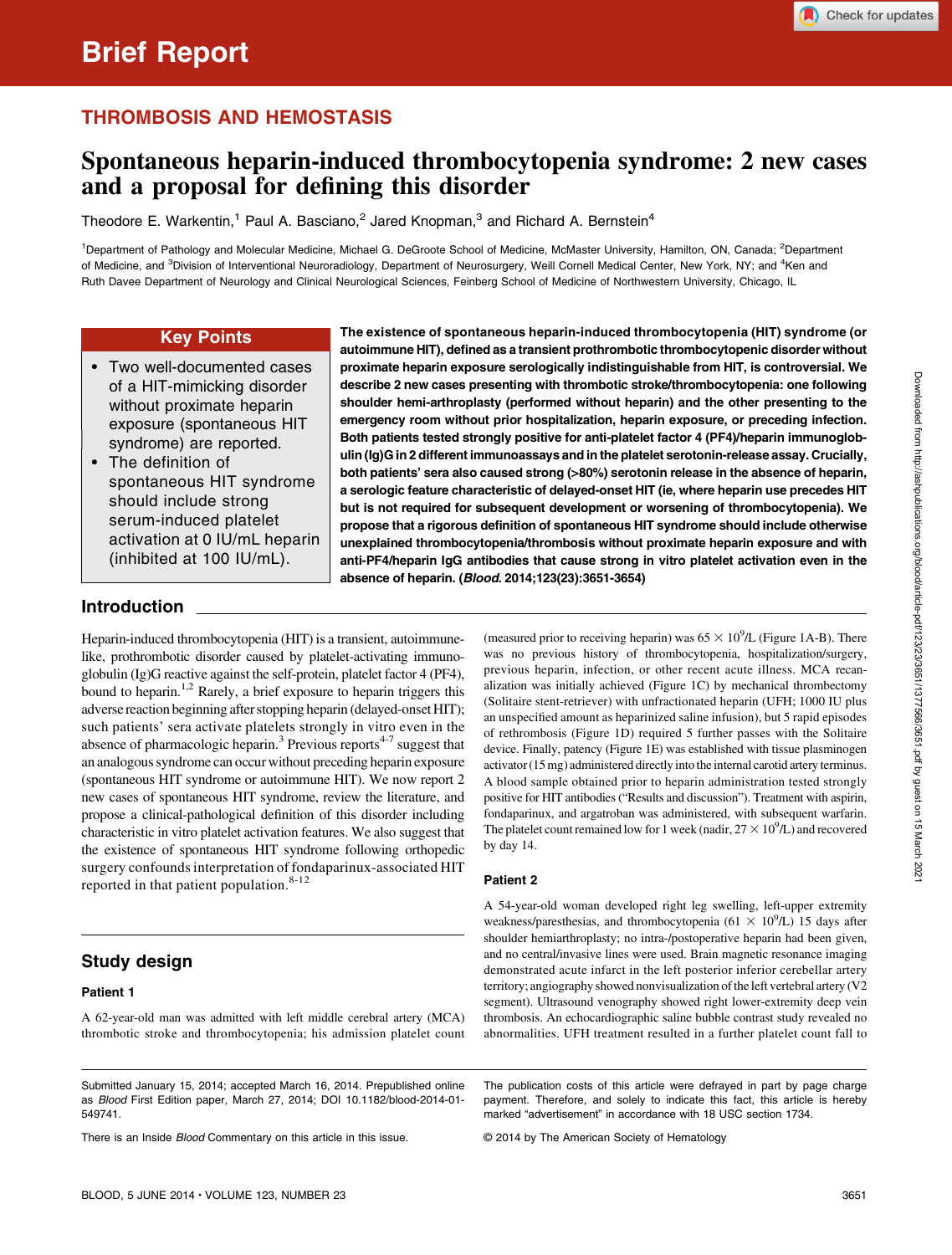

Figure 1. Patient 1: Clinical and radiological features. (A) Clinical course. (B) Thrombotic occlusion at internal carotid artery terminus. (C) Flow reestablished to MCA. (D) Reocclusion at origin of MCA (note: the unusual problem of 5 rapid rethromboses may have been related to heparin administration during the mechanical thrombectomies). (E) Flow reestablished to MCA and anterior cerebral artery (after infusion of tissue-plasminogen activator). No heparin exposure occurred as a result of the platelet transfusions (platelets were prepared using citrate anticoagulant). APTT, activated partial thromboplastin time; ASA, acetylsalicylic acid (aspirin); IU, international units; IV, intravenous; SC, subcutaneous; t-PA, tissue plasminogen activator; U, units; UFH, unfractionated heparin.

 $37 \times 10^9$ /L (nadir). Subsequent treatment with argatroban followed by fondaparinux was associated with gradual platelet count recovery to  $>150 \times 10^9$ /L by day 39.

Patient/control sera were tested for PF4-dependent antibodies using 3 enzyme immunoassays (EIAs): an in-house IgG-specific  $EIA<sup>13</sup>$  and 2 commercial (Immucor GTI Diagnostics, Waukesha, WI)—one IgG-specific (Lifecodes PF4  $IgG$ )<sup>13</sup> the other a polyspecific EIA detecting IgG/IgA/IgM (Lifecodes PF4 Enhanced).14We also performed the platelet serotonin release assay (SRA), as previously described.15 Both patients provided informed consent to report their cases. This study was conducted in accordance with the Declaration of Helsinki.

## Results and discussion

Both patients' admission sera tested strongly positive for HIT antibodies by all 3 EIAs and in the SRA. Moreover, both patients' admission sera (obtained before heparin administration) caused strong platelet activation at 0.1 and 0.3 IU/mL UFH (100% serotonin release), as well as in the absence of heparin  $(>80\%$  serotonin release), with no platelet activation at 100 IU/mL heparin (Table 1). Heparin-dependent platelet activation was confirmed using diluted patient sera (Table 1).

Similar serological features have been reported for patients with delayed-onset HIT,<sup>3</sup> as well as in our initial report<sup>4</sup> describing spontaneous HIT syndrome. Antibody reactivity declined markedly by 2 to 4 weeks (including disappearance of platelet-activating properties at 0 IU/mL heparin), in keeping with the usual transience of HIT antibodies,<sup>16</sup> and paralleling both patients' platelet count recovery. Laboratory testing did not support a diagnosis of antiphospholipid syndrome in either patient (Table 1; both antiphospholipid syndrome and spontaneous HIT syndrome are potential explanations for thrombotic storm $^{17}$ ).

These 2 cases further support spontaneous HIT syndrome as an unusual explanation for acute thrombosis and thrombocytopenia. Preceding orthopedic surgery is a possible trigger of these antibodies, as per patient 2 (present report) and as previously reported.<sup>5-7</sup> Indeed, of the 7 previously reported cases of spontaneous HIT syndrome in which patients presented with thrombocytopenia and thrombosis in the absence of proximate heparin exposure, 5 occurred after orthopedic surgery (all with warfarin anticoagulation given after knee replacement surgery), whereas the remaining 2 cases occurred after infection. In patient 1 (present report), however, we could not identify a potentially causal proximate event. Including our 2 new cases (present report), plus 2 previously reported cases (patients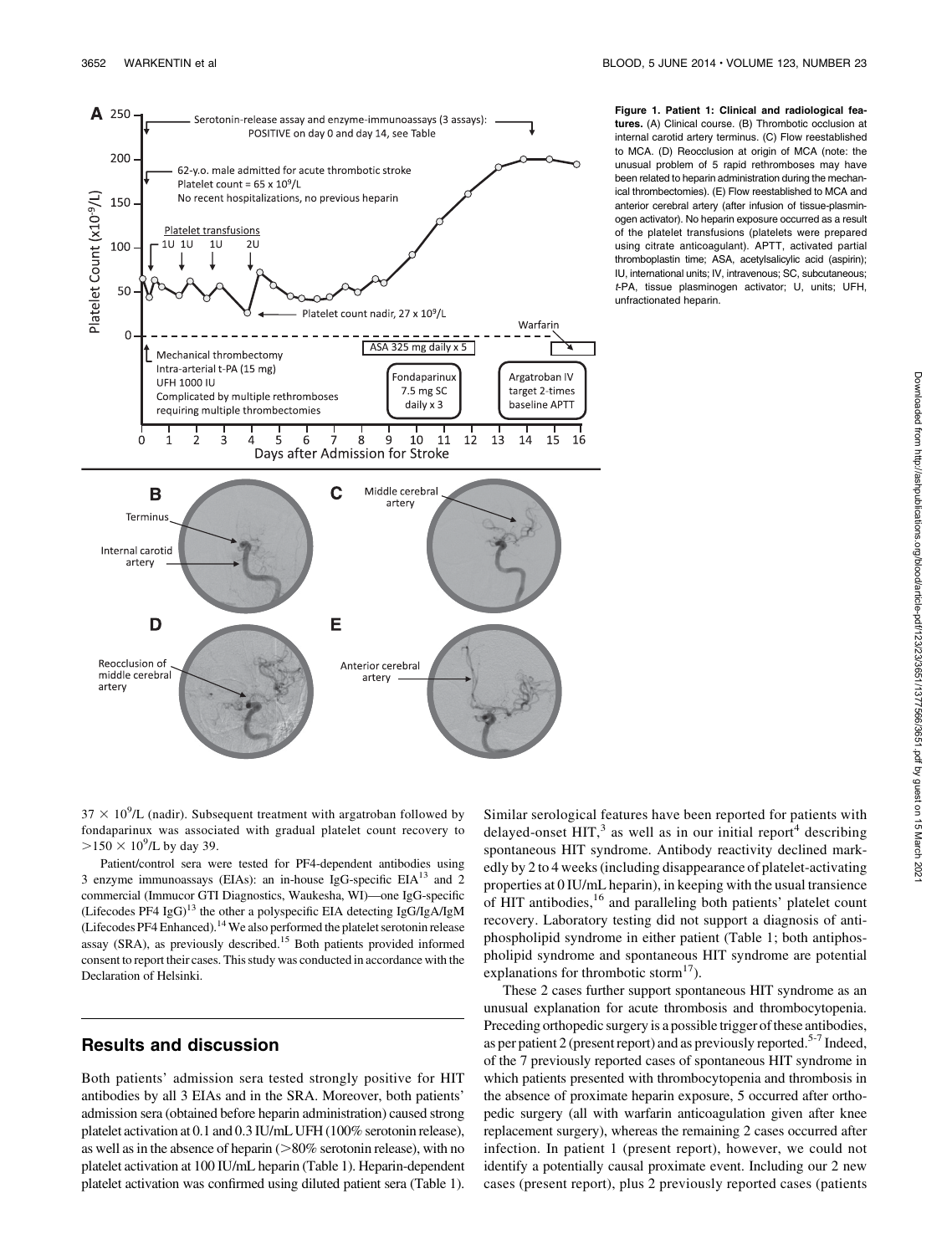#### Table 1. Two patients with spontaneous HIT syndrome

| Patient no. (age<br>in years, gender) | Day of blood<br>sample | SRA % serotonin release at different<br>UFH concentrations (IU/mL) |      |        |              | PF4-dependent EIAs, absorbance, OD units<br>(absorbance at high heparin) |                                              |                                                 |
|---------------------------------------|------------------------|--------------------------------------------------------------------|------|--------|--------------|--------------------------------------------------------------------------|----------------------------------------------|-------------------------------------------------|
|                                       |                        | 0                                                                  | 0.1  | $0.3*$ | 100          | EIA-IqG, McMaster<br>(negative $< 0.45$ )                                | EIA-IgG, Immucor<br>GTI (negative $< 0.40$ ) | EIA-IqG/A/M Immucor<br>GTI (negative $< 0.40$ ) |
| 1(62, M)                              | Day $0 +$              | 100‡                                                               | 100‡ | 100    | $\mathbf{0}$ | 1.83 (0.29)                                                              | 1.06(0.07)                                   | 0.95(0.130)                                     |
|                                       | Day 14                 | 0                                                                  | 12   | 61     | $\mathbf{0}$ | 1.14(0.30)                                                               | $0.47$ (ND)                                  | $0.54$ (ND)                                     |
| 2(54, F)                              | Day $0+$               | 81§                                                                | 100§ | 100    | 0            | 2.89(0.48)                                                               | 2.87(0.125)                                  | 2.80(0.23)                                      |
|                                       | Day 28                 | 2                                                                  | 81   | 100    | 0            | 2.58(0.46)                                                               | $2.98$ (ND)                                  | $2.73$ (ND)                                     |

Neither patient had laboratory evidence for microangiopathic hemolysis, vasculitis, or antiphospholipid antibodies (negative anticardiolipin and  $\beta_2$ -glycoprotein-1 immunoassays, and normal dilute Russell viper venom time).

ND, not done.

\*For both patients, % serotonin release was inhibited to 0% at 0.3 IU/mL UFH with Fc receptor-blocking monoclonal antibody (data not shown).

†Day 0 represents day of admission, with blood sample obtained before any administration of heparin.

‡Heparin-dependent platelet activation was evident using one-quarter diluted serum: 37% serotonin release at 0.1 IU/mL UFH vs 0% release at 0 IU/mL heparin (insufficient serum was available to test at one-half diluted serum).

§Heparin-dependent platelet activation was evident using one-eighth diluted serum (94% serotonin release at 0.1 IU/mL UFH vs 18% serotonin release at 0 IU/mL heparin) and using one-sixteenth diluted serum (85% serotonin release at 0.1 IU/mL UFH vs 3% release at 0 IU/mL UFH).

{For patient 2, subsequent results in the EIA-IgG/A/M (Immucor GTI) were as follows: 0.95 (day 100) and 0.25 (day 240).

1 and 2 in our initial report<sup>4</sup>), there have now been 4 patients with putative spontaneous HIT syndrome investigated in the McMaster Platelet Immunology Laboratory. All 4 sera yielded substantial platelet activation (mean, 76%) in the absence of pharmacologic heparin. This is a crucial observation, as it may explain how anti-PF4/ heparin antibodies can induce intravascular platelet activation at a time when no heparin is being administered.

Spontaneous HIT syndrome should not be confused with a related clinical picture resembling rapid-onset HIT triggered by therapeutic dose heparin administration in which, however, no preceding heparin exposure can be identified, yet the patients have circulating anti-PF4/heparin antibodies. This situation has been documented in 2 patients<sup>4,18</sup> (without previous heparin exposure) who initially presented with normal platelet counts but then developed acute thrombocytopenia on receiving a therapeutic dose of low-molecularweight heparin<sup>4</sup> or UFH.<sup>18</sup> Importantly, neither serum caused platelet activation at 0 IU/mL heparin, consistent with serum-induced platelet activation that occurs in the absence of heparin (ie, at buffer control), which is important in explaining spontaneous HIT syndrome that presents with thrombocytopenia.

We believe our observations could also have relevance to the understanding of the pathogenesis of fondaparinux-associated HIT. To date, 6 relatively well-documented cases of HIT following fondaparinux thromboprophylaxis have been reported, $8-12$  without any apparent preceding heparin exposure. Notably, 5 of the 6 patients had preceding orthopedic surgery (all but 1 post-knee replacement), raising the possibility that fondaparinux could be an innocent bystander, ie, the orthopedic surgery itself could have been the trigger of the subsequent anti-PF4/heparin immune response. Indeed, only minor enhancement of platelet activation in vitro in the presence of fondaparinux has been observed in these patients.<sup>10,12</sup> It is plausible that nonheparin triggers of the anti-PF4/heparin immune response, such as glycosaminoglycans released during orthopedic surgery, or bacterial antigens in the case of preceding infection, could account for these unusual clinical observations (bacterial cell walls<sup>19</sup> and RNA/ DNA nucleotides<sup>20</sup> bind to PF4, recapitulating HIT antigens, and murine<sup>19</sup> and human bacterial infection<sup>21</sup> are associated with anti-PF4/ heparin antibody formation).

We propose that a definitive diagnosis of spontaneous HIT syndrome should be based on the following criteria: thrombocytopenia (without alternate explanation), thrombosis, lack of proximate heparin exposure, strong positive PF4-dependent EIAs ( $\geq$ 2 different assays), a strong positive platelet activation assay  $(>80\%$  peak serotonin release) featuring strong heparin-independent platelet activation  $(>=50\%$  serotonin release at 0 IU/mL heparin), as well as heparin-dependent platelet activation (evident on serum dilution), and exhibiting also the other characteristic features of HIT sera (inhibition at 100 IU/mL heparin and with Fc receptor-blocking monoclonal antibody). Although fulfilling all of these aforementioned criteria will require serum referral for specialized laboratory investigations (namely, the SRA or another functional assay such as the heparin-induced platelet activation test, $^{22}$  performed using neat and diluted serum and also including buffer control), initial treatment of presumptive spontaneous HIT syndrome should not be delayed; moreover, our proposed rigorous definition will avoid potential overdiagnosis that could occur if a positive EIA alone was used to detect anti-PF4/heparin antibodies in a patient who presented with otherwise unexplained thrombocytopenia.

#### Acknowledgments

The authors thank Jo-Ann I. Sheppard for technical assistance and for help in the preparation of the figure.

This work was supported by grant T6950 (T.E.W.) from the Heart and Stroke Foundation of Ontario (Toronto, ON, Canada).

### Authorship

Contribution: T.E.W. designed and supervised the experiments, analyzed the data, and interpreted the results; P.A.B., J.K., and R.A.B. identified the 2 patients, referred acute and follow-up patient sera to the McMaster Platelet Immunology Laboratory, and obtained the clinical data; and T.E.W., P.A.B., J.K., and R.A.B. reviewed and approved the final version of the manuscript.

Conflict-of-interest disclosure: T.E.W. has received lecture honoraria from Pfizer Canada and Instrumentation Laboratory and research funding from GlaxoSmithKline and Immucor GTI Diagnostics and has provided expert witness testimony relating to HIT. The remaining authors declare no competing financial interests.

Correspondence: Theodore E. Warkentin, Hamilton Regional, Laboratory Medicine Program, Rm 1-270B, Hamilton Health, Sciences (General Site), 237 Barton St E, Hamilton, ON, Canada L8L2X2; e-mail: [twarken@mcmaster.ca.](mailto:twarken@mcmaster.ca)